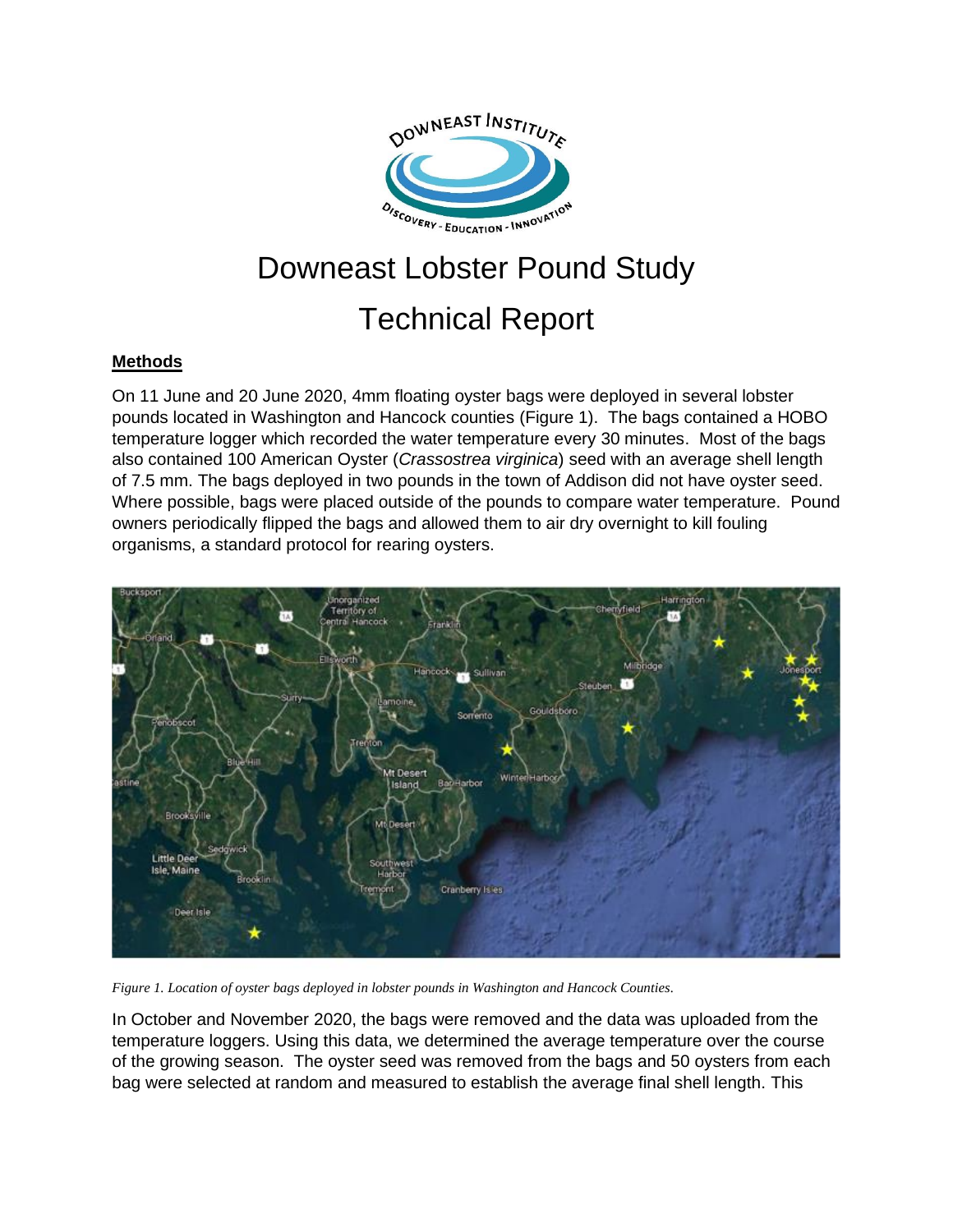information allowed us to determine whether temperature and oyster growth is sufficient for oyster farming.

### **Results**

The average water temperature in the oyster bags varied greatly depending on geographic location, size of the pound and location within a given pound (Figure 2). The average final shell length for the oysters in the lobster pounds varied greatly but was commonly associated with water temperature. The pounds with the highest average temperatures and the most instances of temperatures greater than  $70^{\circ}$ F had the best growth.

| <b>Site</b>                              | Location             | Average Temperature (F)<br>June 20th-October 1st | Final Average shell<br>length (mm) |
|------------------------------------------|----------------------|--------------------------------------------------|------------------------------------|
| Deer Isle (Figure 3)                     | Inside Pound         | 62.5                                             | 39.09                              |
| Deer Isle (Figure 4)                     | <b>Outside Pound</b> | 61.8                                             | 36.27                              |
| <b>Winter Harbor</b><br>(Figure 5)       | Pound Dam            | 63.2                                             | 30.72                              |
| <b>Winter Harbor</b><br>(Figure 6)       | Head of Pound        | 63.3                                             | 39.28                              |
| Steuben (Figure 7)                       | Small pound          | 64.0                                             | 50.3                               |
| Steuben (Figure 8)                       | Outside small pound  | 61.5                                             | N/A                                |
| Steuben (Figure 9)                       | Dam of big pound     | 65.4                                             | 55.4                               |
| Steuben (Figure 10)                      | Head of big pound    | 64.4                                             | 52.0                               |
| Addison (Figure 11)                      | Pound 1              | 64.1                                             | N/A                                |
| Addison (Figure 12)                      | Pound <sub>2</sub>   | 60.7                                             | N/A                                |
| West Jonesport<br>(Figure 13)            | Inside pound         | 60.9                                             | 35.0                               |
| East Jonesport (Figure<br>(14)           | Inside Pound         | 59.1                                             | 14.4                               |
| Beals-Perio Point<br>(Figure 15)         | Small pound          | 60.0                                             | 34.1                               |
| <b>Beals-Perio Point</b><br>(Figure 16)  | Medium pound         | 60.4                                             | 36.4                               |
| <b>Beals-Flying Place</b><br>(Figure 17) | Inside pound         | 64.1                                             | 50.5                               |
| Great Wass (Figure 18)                   | Inside pound         | 61.7                                             | 43.9                               |

*Figure 2. Table of average water temperature and average final shell length of oysters from 16 oyster bags deployed inside and outside of lobster pounds located in Washington and Hancock Counties.*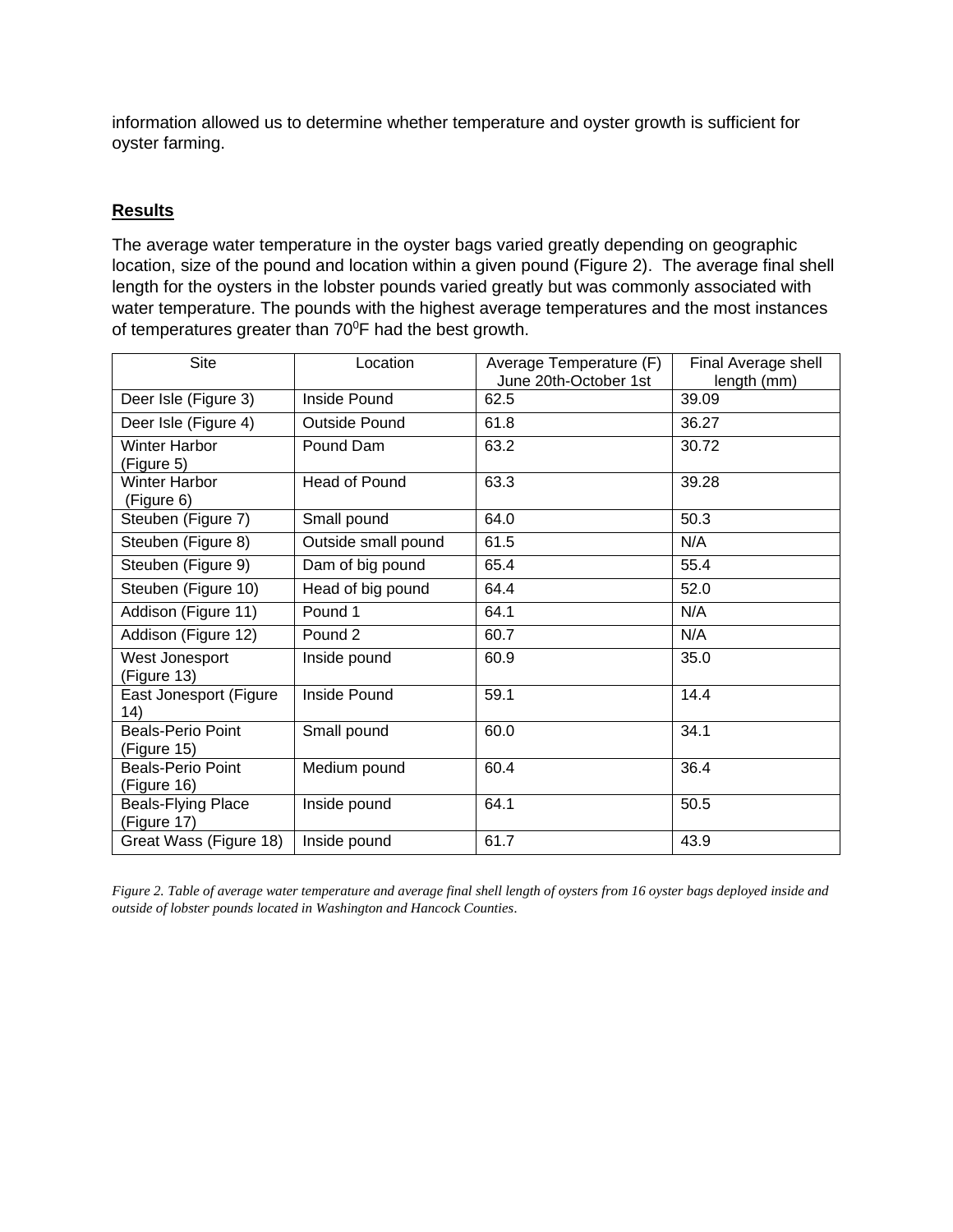

*Figure 3. Water temperature data from oyster bag inside lobster pound on Deer Isle*





*Figure 5. Water temperature data from oyster bag deployed near the dam of a lobster pound in Winter Harbor.*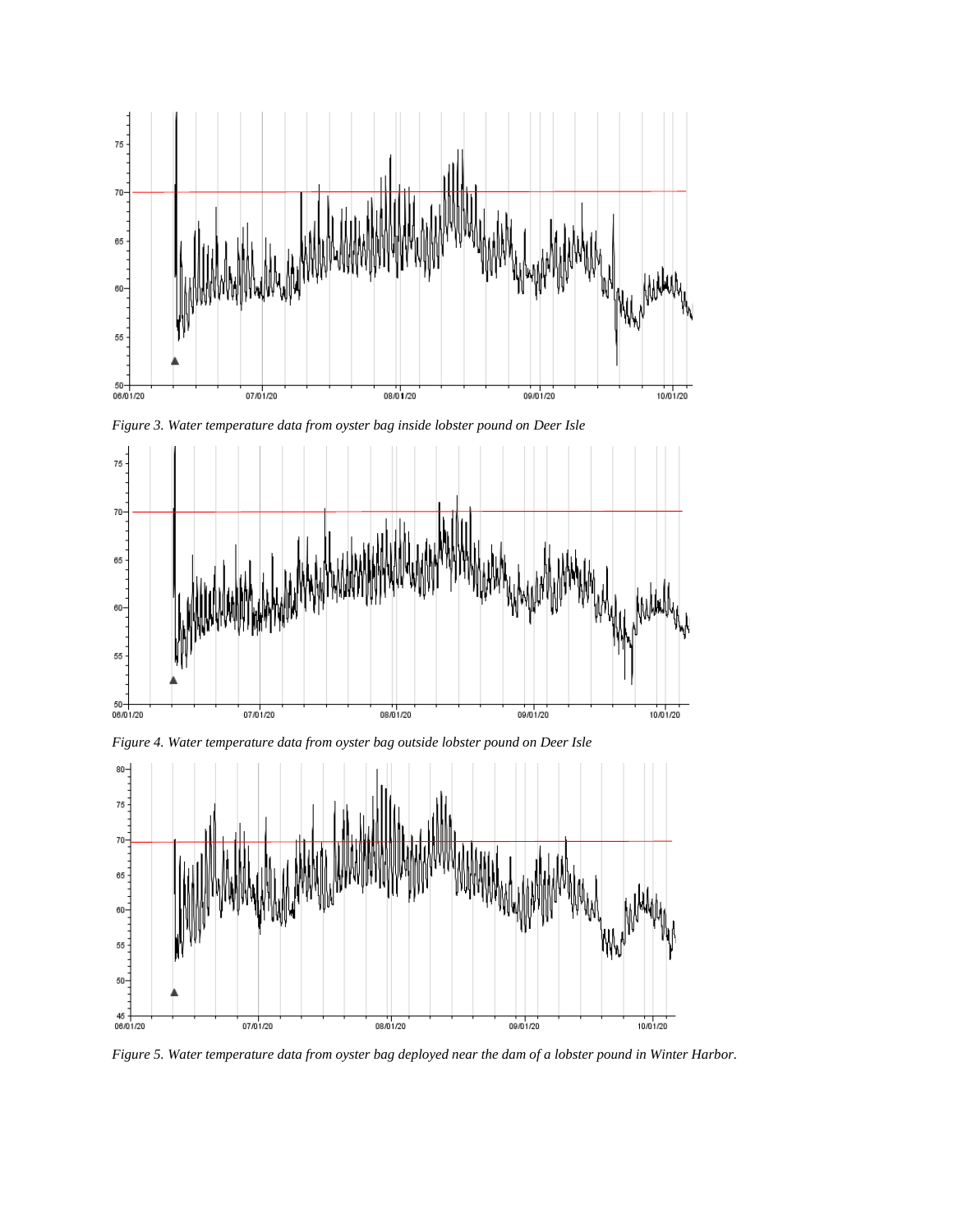

*Figure 6. Water temperature data from oyster bag deployed at the head of a lobster pound in Winter Harbor.*





*Figure 7. Water temperature data from oyster bag deployed in the small lobster pound in Steuben.*

*Figure 8. Water temperature data from oyster bag deployed outside the small lobster pound in Steuben.*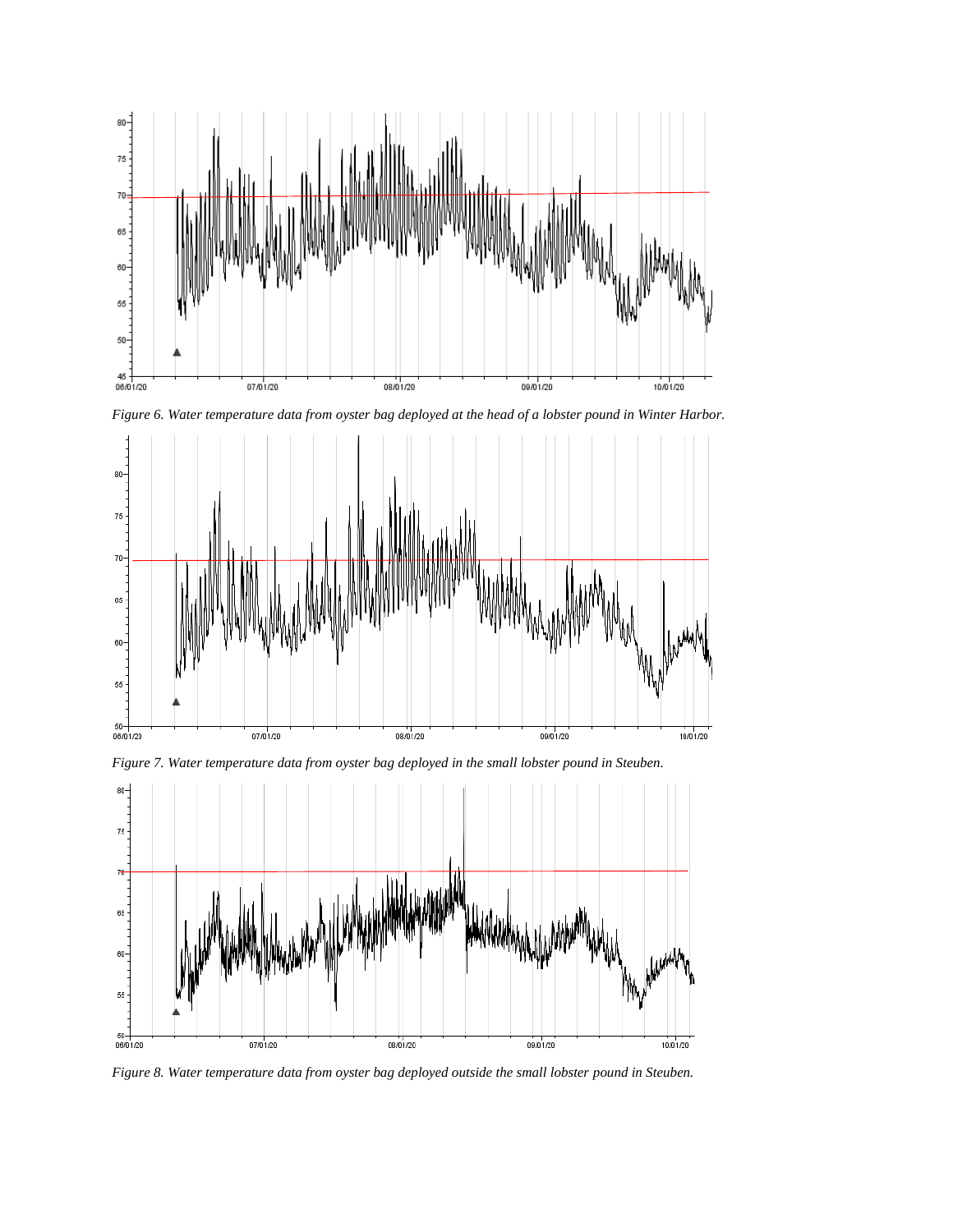

*Figure 9. Water temperature data from oyster bag deployed near the dam of the big lobster pound in Steuben.*



*Figure 10. Water temperature data from oyster bag deployed at the head of the large lobster pound in Steuben.*



*Figure 11. Water temperature data from oyster bag deployed inside of pound 1 in Addison.*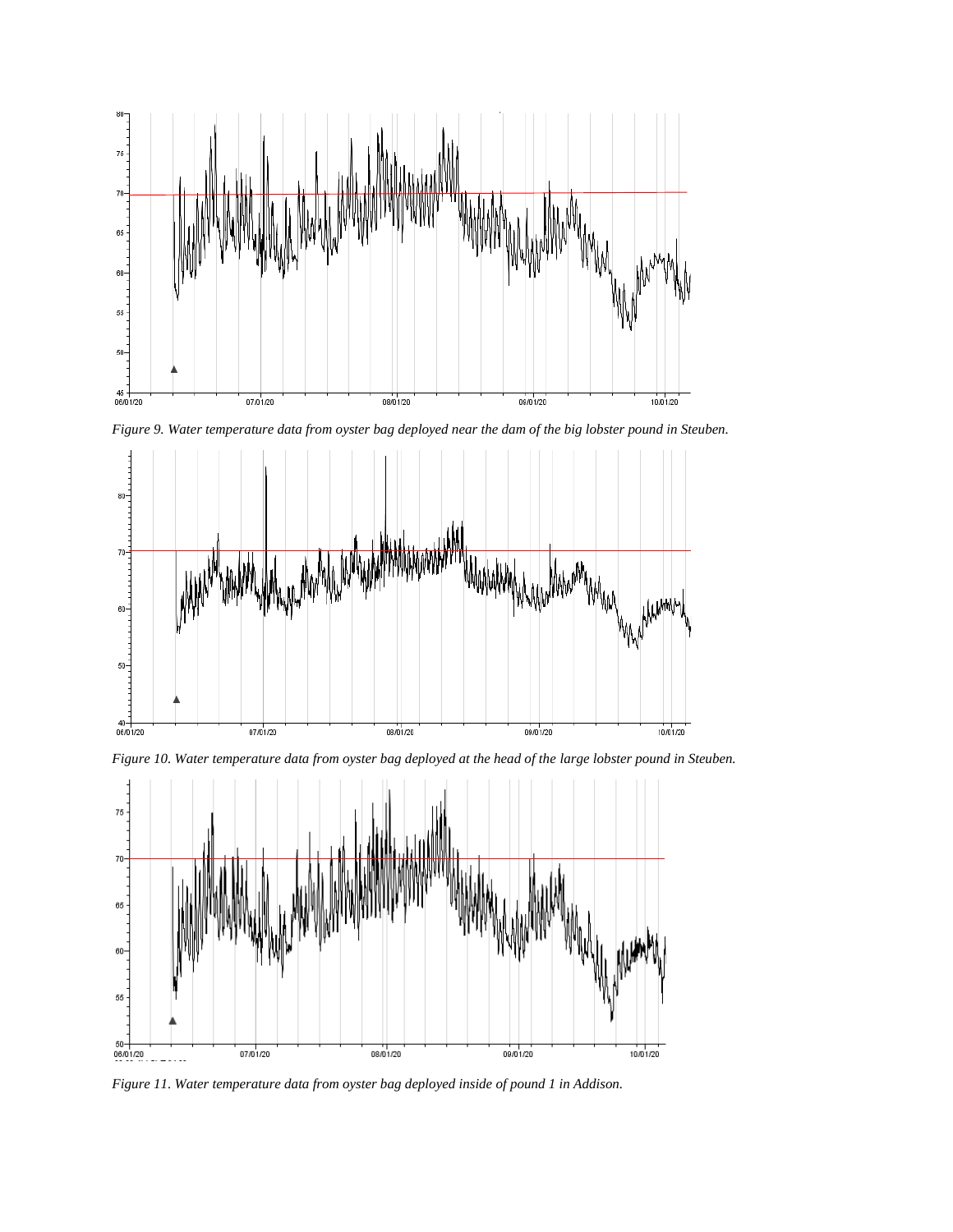

*Figure 12. Water temperature data from oyster bag deployed inside of pound 2 in Addison.*



*Figure 13. Water temperature data from oyster bag deployed inside a lobster pound in west Jonesport.*



*Figure 14. Water temperature data from oyster bag deployed inside a lobster pound in east Jonesport.*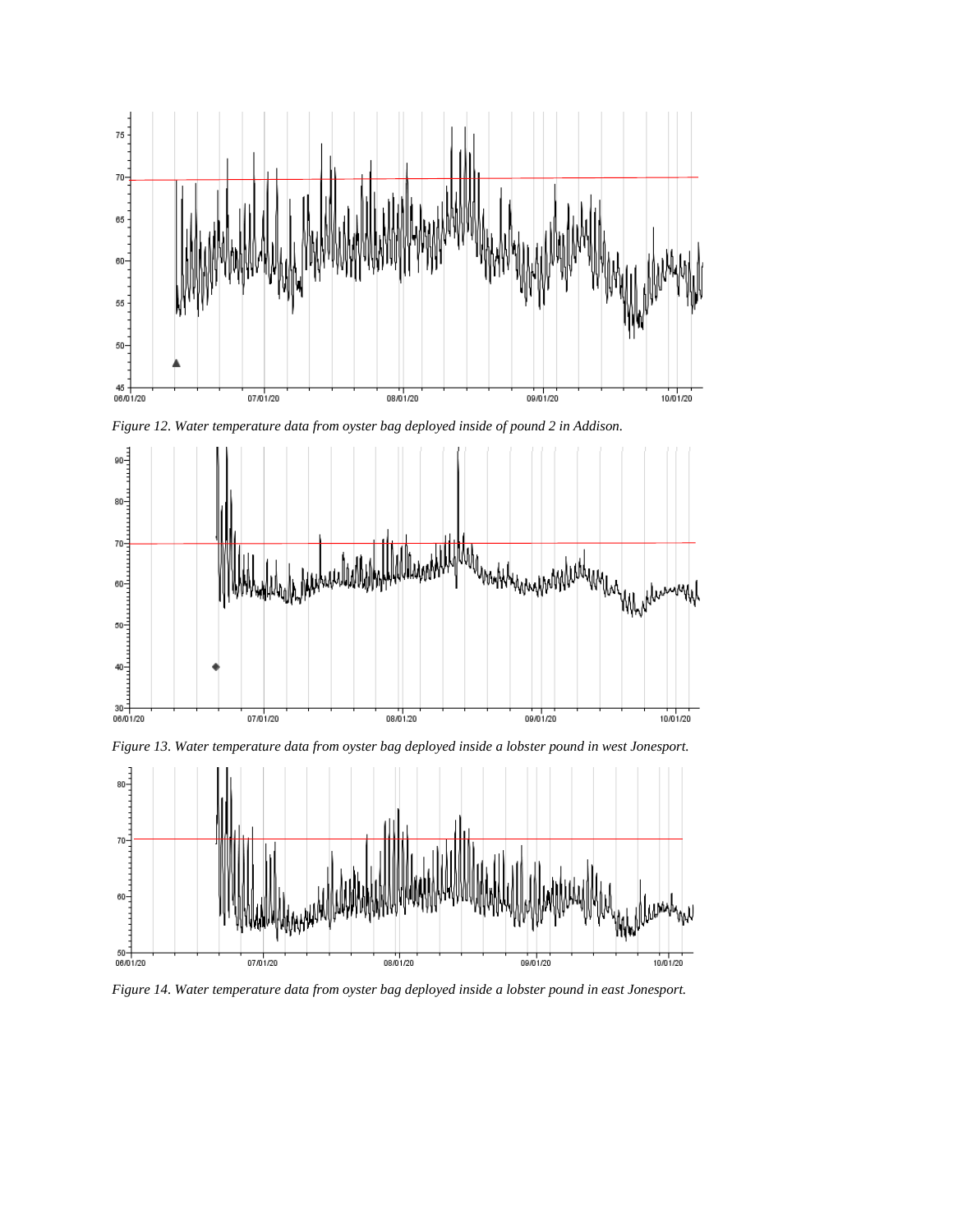

*Figure 15. Water temperature data from oyster bag deployed inside a small lobster pound on Perio Point in Beals.*



*Figure 16. Water temperature data from oyster bag deployed inside a medium lobster pound on Perio Point in Beals.*



*Figure 17. Water temperature data from oyster bag deployed inside a lobster pound on Flying Place in Beals.*